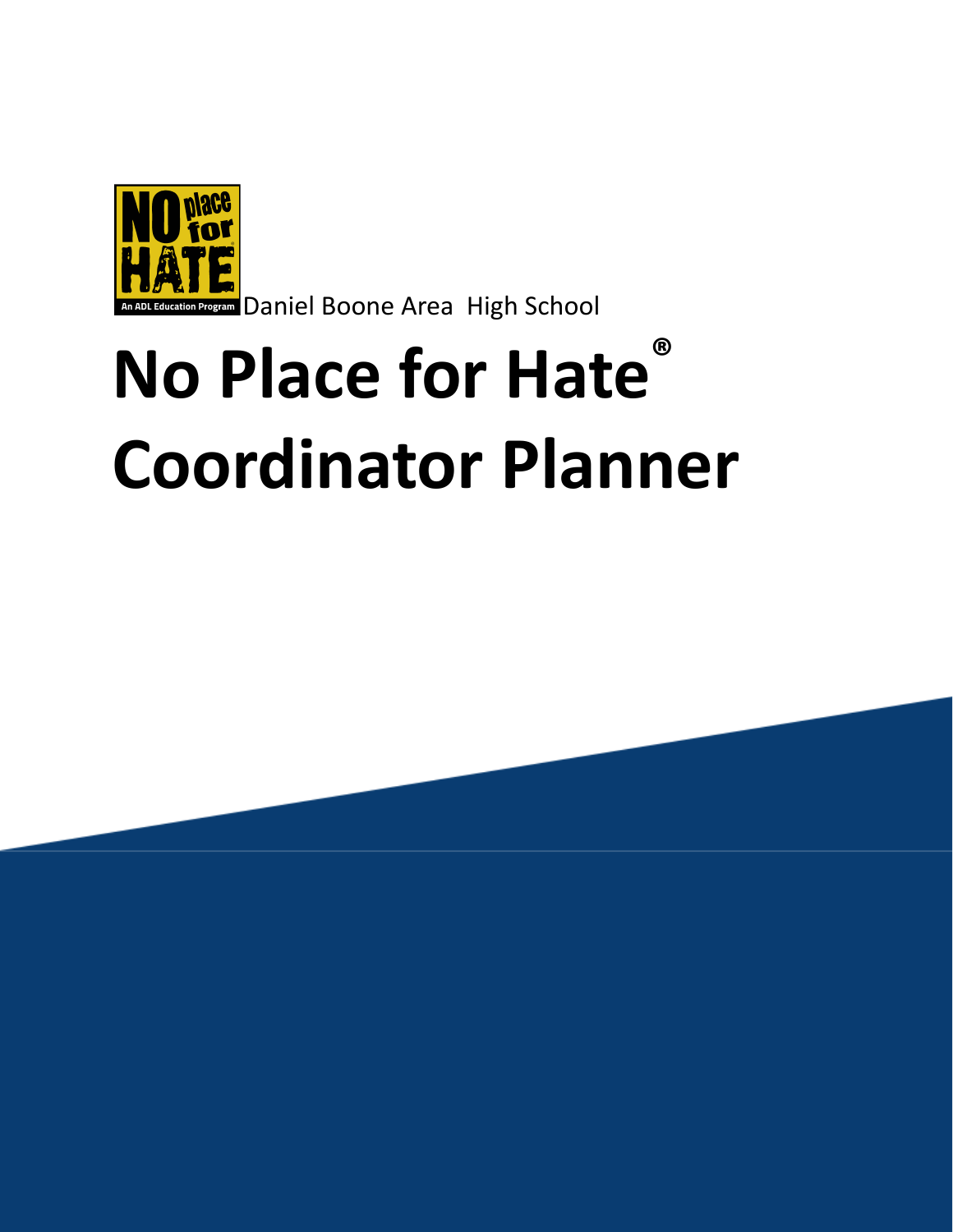The No Place for Hate ® Coordinator Planner is a supplement to the No Place for Hate Coordinator Handbook and Resource Guide We encourage you to use the planner throughout the school year to plan and document your progress. Simply double click on the headings below to jump to specific sections of the planner.

# **Table of Contents**

### **Building and [Maintaining](#page-3-0) Your No Place for Hate Committee**

- Recruiting [Committee](#page-3-1) Members
- How, When and Why the [Committee](#page-4-0) Will Meet
- Engaging Your [Committee](#page-4-1)
- Reflections

### **[Signing](#page-7-0) the No Place for Hate Pledge**

- Building the [Pledge-Signing](#page-8-0) Team
- Getting [Creative](#page-8-1)
- [Logistics](#page-8-2)
- Reflections

### **Activity Development and [Implementation](#page-10-0)**

- [Activity](#page-10-1) 1
	- o [Team](#page-10-2)
	- o [Description](#page-10-3)
	- o [Logistics](#page-11-0)
	- o Reflections
- [Activity](#page-12-0) 2
	- o [Team](#page-12-1)
	- o [Description](#page-12-2)
	- o [Logistics](#page-13-0)
	- o [Reflections](#page-14-0)
- [Activity](#page-15-0) 3
	- o [Team](#page-15-1)
	- o Description
	- o [Logistics](#page-16-0)
	- o [Reflections](#page-16-1)
- [Additional](#page-17-0) Activities (optional)
	- o [Team](#page-17-1)
	- o [Description](#page-17-2)
	- o [Logistics](#page-17-3)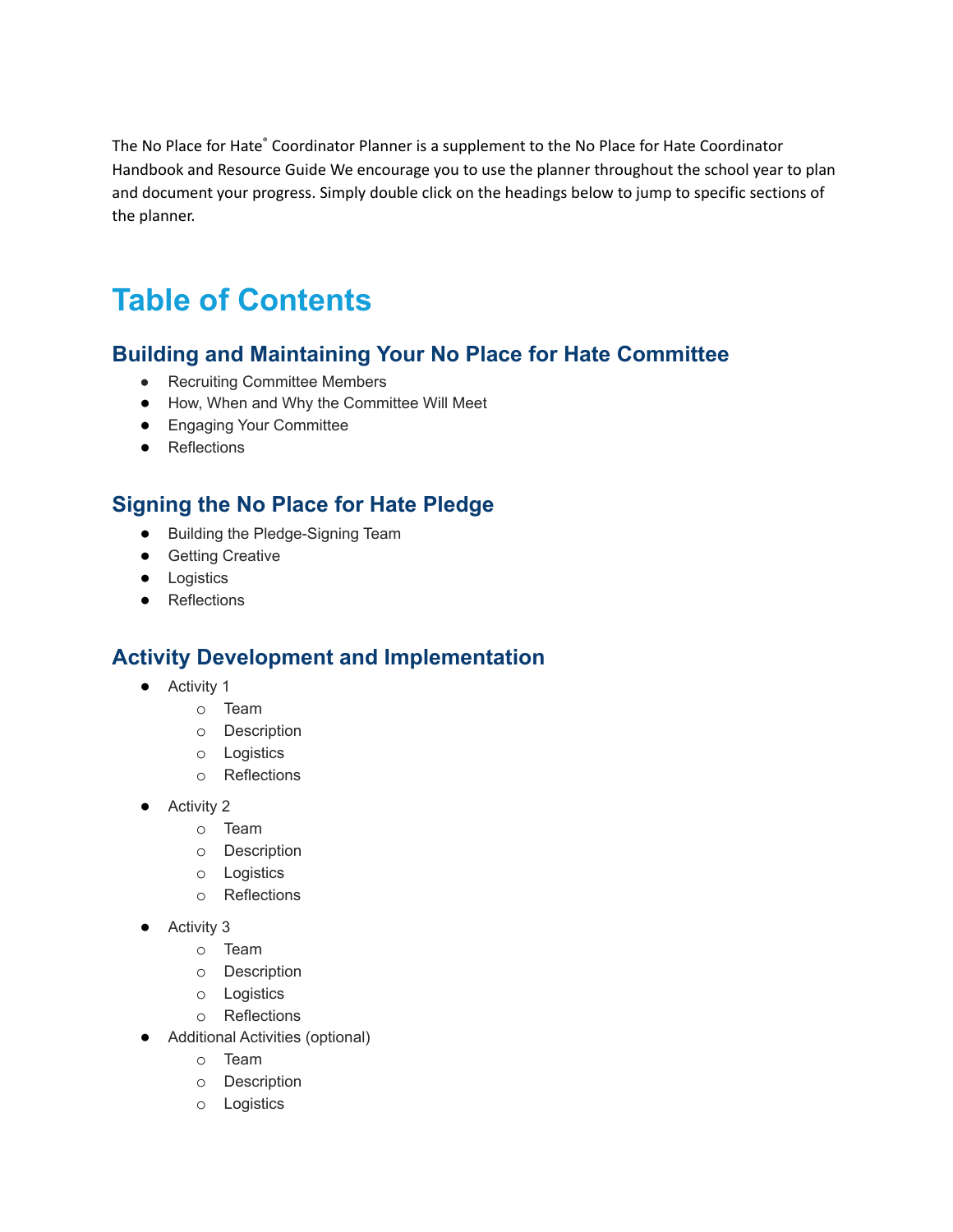o [Reflections](#page-18-0)

# **[Assessments](#page-19-0) (optional)**

- School [Climate](#page-19-1) Survey
- [Assessing](#page-19-2) Yourself and Your School
	- o Personal [Assessment](#page-20-0)
	- o School [Assessment](#page-20-1)

# **Meeting [Notes/Thoughts/Reflections](#page-21-0)**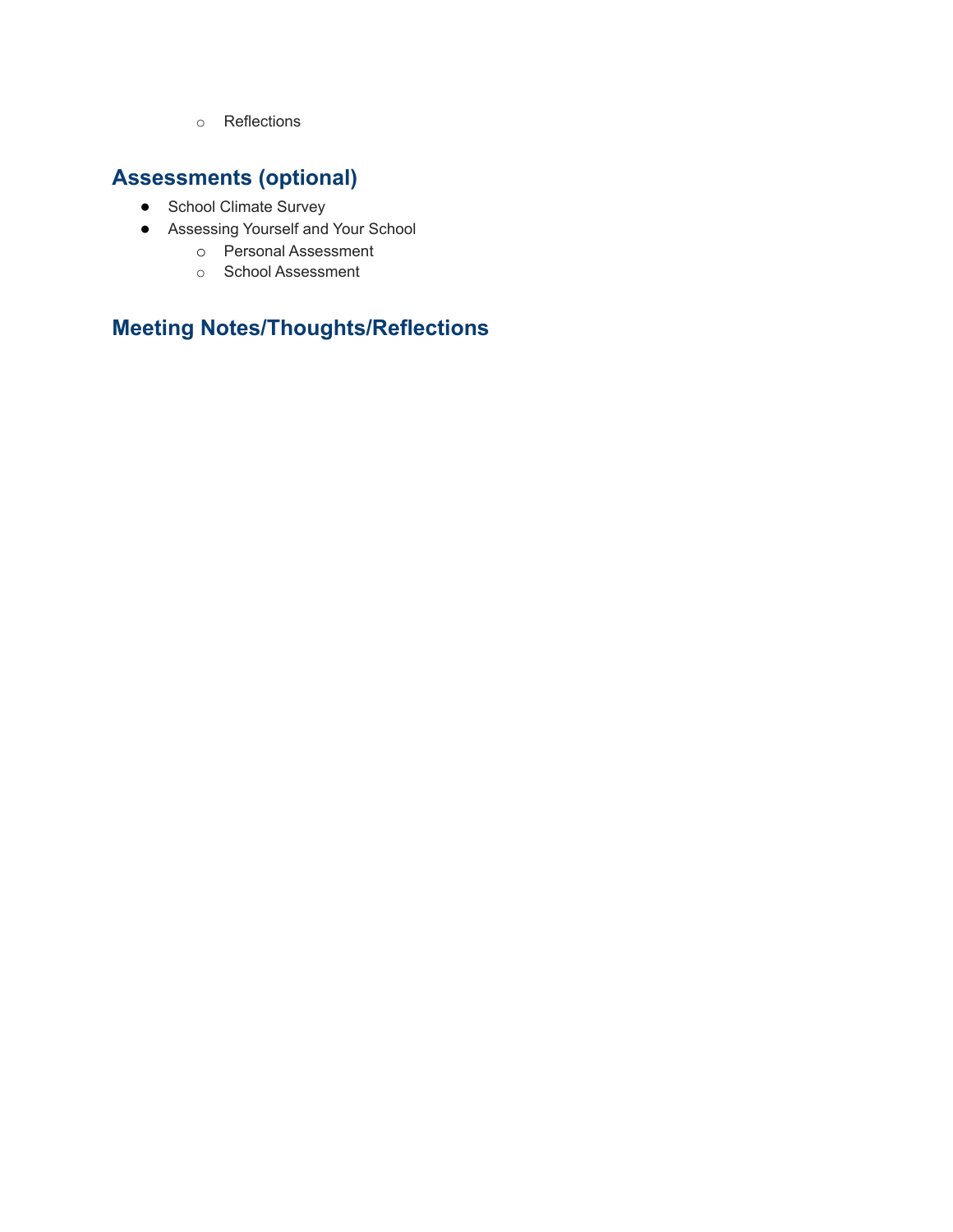# <span id="page-3-0"></span>**Building and Maintaining Your No Place for Hate ® Committee**

A strong No Place for Hate Committee is the foundation for creating sustainable positive change in your school's climate. It is important to consider the ratio of students to adults, how often the committee will meet, how will the committee meet and what role the committee will play throughout the year. Below are a few questions to help you build a strong committee. We encourage you to document your responses throughout the year and make any revisions/additions as needed. **PLEASE NOTE:** Proof of your process throughout the school year will support your designation application at the end of the year.

#### <span id="page-3-1"></span>**Recruiting Committee Members**

ADL requires that you have at least two No Place for Hate coordinators, one administrator, one additional school staff member, two family members and several students on your No Place for Hate committee. In addition, ADL recommends having a student to adult ratio of at least 2:1. The ideal range for committee size is between 15-25 members, but you may choose to have more if you have specific ways to actively engage members.

**1. How many committee members will you recruit? Students?** 15 **Administrators?** 2 **Family Members?** 0 **Additional school staff?** 3

**2. How will you recruit your committee members (e.g., recommendations, elections, etc.)?** Most of our committee members came from a school diversity club (CAFE club). Other members were our students who expressed interest in the group. The CAFE club is a diverse group of students who work to engage the school community in conversations and activities that support the inclusion of all members of the student body.

#### **3. Who can support you in recruiting committee members?**

The faculty member in charge of the CAFE club helped recruit members and initial members helped get the word out to other students to see if they were interested. A school wide recruitment effort led to participation for student training conducted by ADL. This training helped to increase awareness of the student body about issues of inclusion.

**4. What paperwork/documents do you need to recruit committee members (e.g., description of committee member responsibilities, letter home to family members for student committee members, etc.)?**

We met with students to talk about No Place for Hate and described what their role would be on the committee. A presentation was made to the school board directors in Fall 2019 to share the tenets of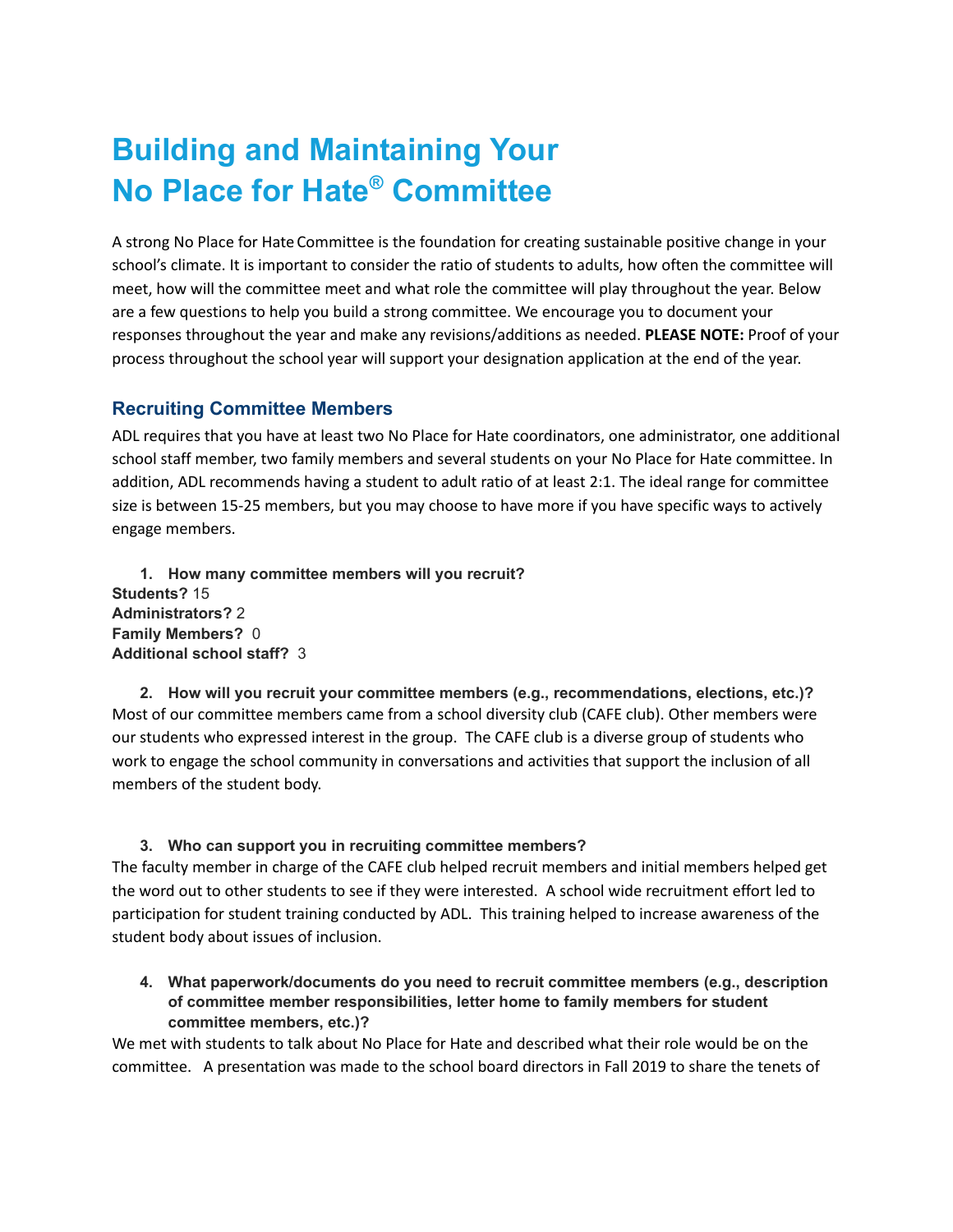the program. All faculty & staff participated in training in Fall 2019 led by ADL. All members of the community were aware of the program expectations.

**5. Who are your committee members (keep track with first names and role at the school, e.g., student, administrator, etc.)?**

Teachers: Ashley, Catherine, Kelly (CAFE club director) Students: Austin , Madison, Jaden, Rachel, Kendra, Kyra, Mikayla, Zoe, Devyn, Hannah, Alexander, Dylan, Mason and Payton Administrators: Chris, Michelle

#### <span id="page-4-0"></span>**How, When and Why the Committee Will Meet**

We recommend creating a consistent schedule of meetings so all members understand the time commit for joining the committee. ADL requires that the committee meet no less than four times during the school year as a full committee. Beyond that, you can choose to convene sub-committees to discuss specific tasks as needed. We also recommend having specific agendas for each meeting that engage committee members and allow them to share any progress with each other.

#### **1. How often will your committee meet?**

The committee met on club days (once a month) and after school for 2 to 3 additional meetings per month.

**2. When will your committee meet (e.g., during lunch periods, after school, etc.)?** The committee will meet during homeroom on club days and after school in the advisor's classroom.

**3. How will you convene your committee (e.g., in-person meetings, video conference, combination of both, etc.)?**

Committee meetings were convened in person prior to the pandemic and in schoology settings following the closure of school.

**4. What will the structure of your committee meetings look like (e.g., always starting with team building activity, time for report outs/updates, etc.)?**

We will start every meeting with updates and not every member can make every meeting so updates will inform members of things they may have missed. We will then do team building to allow the group to get to know each other and then focus on planning activities and recruiting more members.

#### <span id="page-4-1"></span>**Engaging Your Committee**

The committee is responsible for planning and implementing all things related to No Place for Hate (e.g., signing the pledge, activity development, etc.). We recommend laying out the specific goals and tasks that the committee will be responsible for so your time together is productive and efficient. One way to do that is to divide your committee into sub-committees, with each being responsible for implementing one specific task throughout the year (e.g., getting signatures for the pledge, activities, etc.). We also think it is important to celebrate the great work your committee will be doing.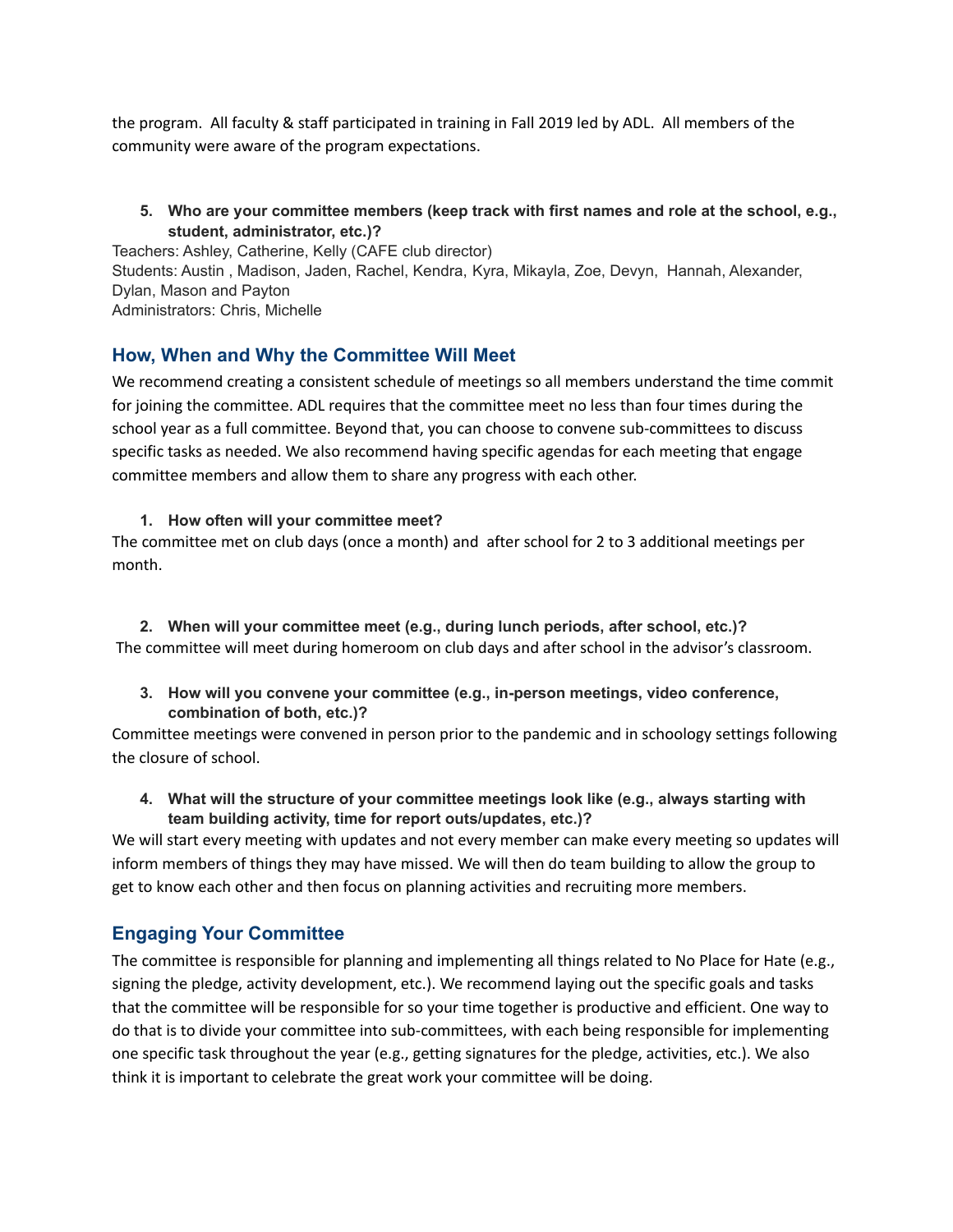#### **1. Who on your committee will be responsible for the following tasks (use specific names if possible)?**

#### **a. Getting the school to sign the pledge.**

Teachers: Ashley, Catherine, Kelly (CAFE club director)

Students: Austin , Madison, Jaden, Rachel, Kendra, Kyra, Mikayla, Zoe, Devyn, Hannah, Alexander, Dylan, Mason and Payton

Administrators: Chris, Michelle

#### **b. Planning and implementing Activity 1.**

**Blood Drive**- Teachers: Ashley, Catherine, Kelly (CAFE club director) Students: Austin , Madison, Jaden, Rachel, Kendra, Kyra, Mikayla, Zoe, Devyn, Hannah, Alexander, Dylan, Mason and Payton Administrators: Chris, Michelle

#### **c. Planning and implementing Activity 2.**

**Food Drive**- Teachers: Ashley, Catherine, Kelly (CAFE club director) Students: Austin , Madison, Jaden, Rachel, Kendra, Kyra, Mikayla, Zoe, Devyn, Hannah, Alexander, Dylan, Mason and Payton Administrators: Chris, Michelle

#### **d. Planning and implementing Activity 3.**

**Empathy Presentations**- Teachers: Ashley, Catherine, Kelly (CAFE club director) Students: Austin , Madison, Jaden, Rachel, Kendra, Kyra, Mikayla, Zoe, Devyn, Hannah, Alexander, Dylan, Mason and Payton Administrators: Chris, Michelle

#### **e. Completing the paperwork for No Place for Hate designation.**

Teachers: Ashley, Catherine Administrators: Chris, Michelle

#### **2. What are ways that you will keep your committee engaged during and in-between scheduled meetings/check-ins (e.g., social media group messages, emails, etc.)?**

We will keep in constant contact with our committee members via our schoology group. This will allow us to communicate between meetings. We will also send individual messages via schoology to check in with individuals or sub committees.

#### **3. How do you plan to celebrate your committee's triumphs?**

We will post a bulletin board by the main office to display our success. This board will be a representation of the climate we want to build in our school.

#### **Reflections (required for designation)**

**1. Please list your committee members with first name and role at the school (e.g., student, administrator, etc.)?**

Teachers: Ashley, Catherine, Kelly (CAFE club director) Students: Austin , Madison, Jaden, Rachel, Kendra, Kyra, Mikayla, Zoe, Devyn, Hannah, Alexander, Dylan, Mason and Payton Administrators: Chris, Michelle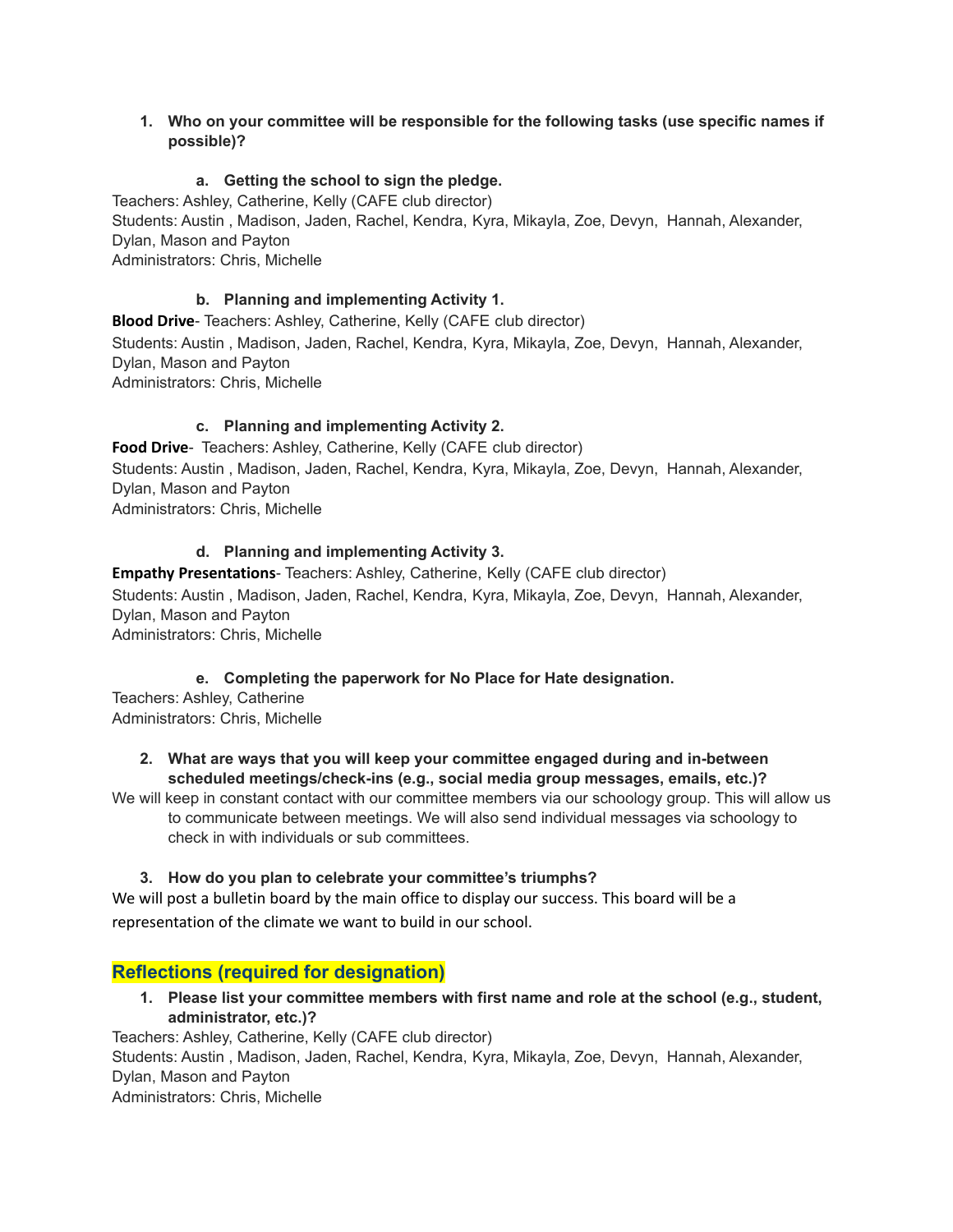#### **2. How often did your committee meet throughout the year?**

The committee met on club days (once a month) and after school for 2 to 3 additional meetings a month

#### **3. On a scale of 1-10, how engaged were your committee members throughout the year? If below a 9, how can you increase this rating next year?**

- 7- This was our first year and the committee was still forming throughout the year. Many students attend the Berks Career and Technology center program which made after school meetings slightly challenging because those students have a different bell schedule and must return to the high school from across the county. Many students were a part of many clubs which led to the development of the schoology page to keep all members informed and update while providing them maximum opportunities for involvement. Next year we will establish a committee earlier in the year and make sure to schedule meetings well in advance to ensure more attendees and increase engagement.
	- **4. Were the student committee members the primary drivers of the activities with primary accountability when possible? If not, what changes can you make to allow students to take more ownership of the activities next year?**

This year we worked as a whole committee but allowed students to take most of the responsibility with adult guidance around feasibility and structure. Next year, we will start the planning of events at the beginning of the year and assign students to specific activities that interest them in hopes of raising the level of student participation and ownership. Assignment of students to specific activities will also allow them to recruit other students with similar interests to work on the activities and thereby increase community engagement. Those students will be responsible for planning those activities and ironing out all of the details with adult assistance.

#### **5. Did each committee member have a specific role? If not, how can you divide up the work so everyone has something for which they are responsible next year?**

As noted in question 4 students worked as a whole group this year to complete the activities and with specific adult oversight to ensure the activity was in compliance with school and district policy and that the work of this committee was not infringing on the work of other student groups in the school. Where it was possible and where it allowed for greater student engagement, the students of this committee worked with student leaders of other groups such as student government to enhance the projects. As students continue to grow in their roles as leaders we will be able to give them even more responsibility and autonomy.

#### **6. What challenges currently exist in maintaining a strong and focused committee?** The student body is relatively small with interested students often serving as leaders in multiple groups, clubs, teams or activities. This is both a strength and a challenge. The challenge is that our students are often pulled in many directions meaning they must choose which club or activity meeting they will attend. For this committee that meant that it was a challenge to have everyone in the same physical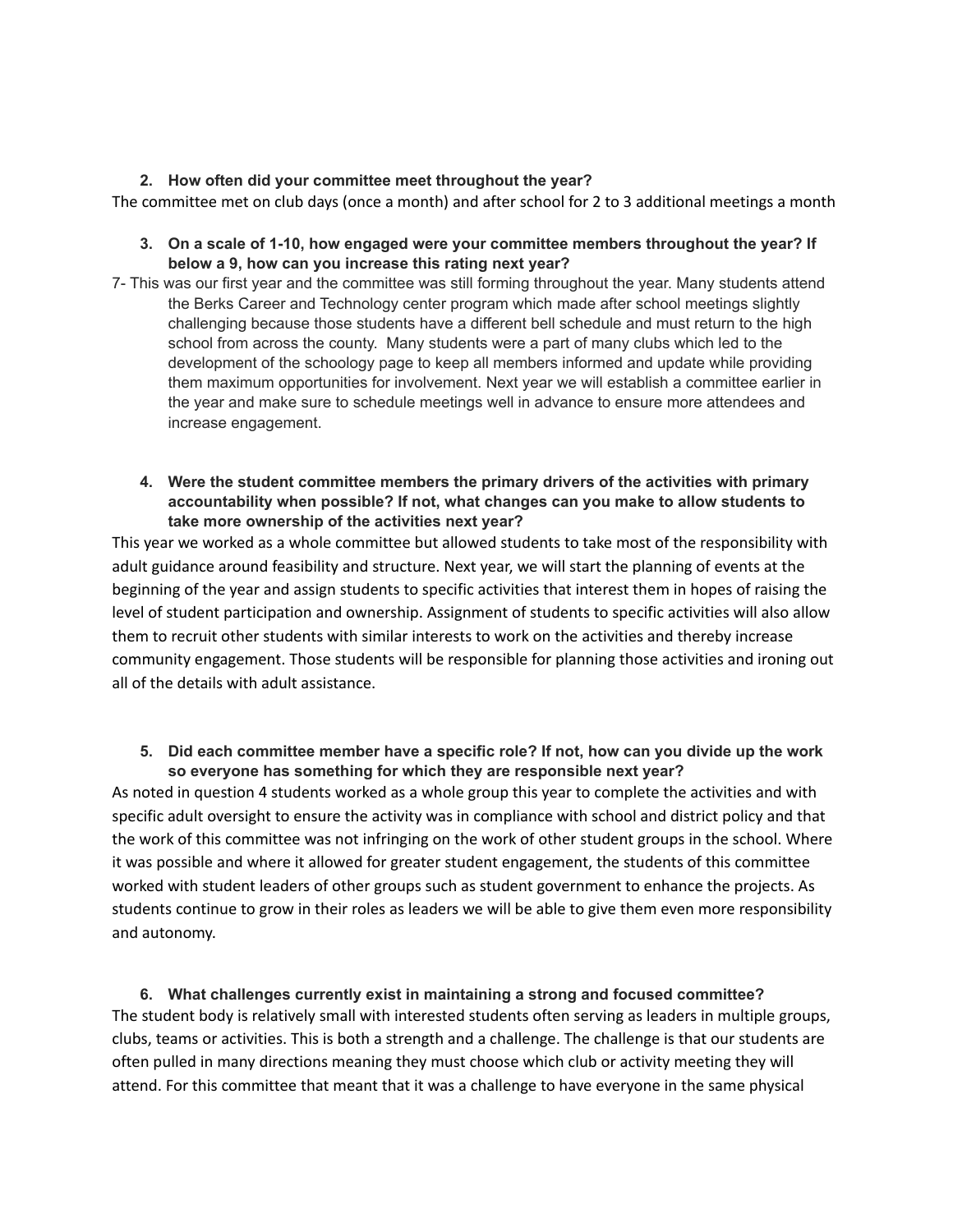room at the same time. One work around to this was to create a Schoology classroom where all members of the committee could read notes, add ideas, and collaborate outside of the established club time in the schedule.

**7. What actions can be taken to address these challenges in the future?** The creation of a Schoology classroom helped to keep the group focused. This is something that could be expanded next year to create a broader base on support and to expand membership in the committee as it would mean that being able to physically attend a meeting was not necessary. This is one positive outgrowth of the pandemic, we have learned better ways to work collaboratively in a virtual environment. Moving into next year the district will be fully implementing an MTSS structure for the schedule. This schedule will allow for the creation of a flex period where students in good standing can participate in what is being called open campus. The open campus flex period may be another time where students can collaborate on the work of this committee.

#### **8. What worked really well that you want to replicate for future No Place for Hate activities/tasks?**

The tasks and activities that worked best for our committee were those that were planned with other student groups. This is likely not a surprise because many hands make light work. The blood drive saw all students in the school working together to bring change and hope to the community. In a large assembly the school community listened to many stories from multiple persons about how someone's donation of blood saved their life. The food drive, led by high school students, brought the entire school community together for a common goal. In each of our four buildings students donated food items for a local food pantry. The committee members collected that food and took the donations to the pantry. Prior to the start of the food drive, the school community learned about the services the food pantry provides in our community and how it works to reduce food insecurity. These lessons hit home very quickly when the pandemic hit and many of our families lost all of their income resulting in an increased use of the food pantry. The collaborative effort of our students was something to be proud of in this process and we look forward to growing and expanding these connections in the next school year.

# <span id="page-7-0"></span>**Signing the No Place for Hate ® Pledge**

Signing the No Place for Hate Pledge is an opportunity for students and staff to express their commitment to creating a school where everyone feels valued and students can thrive academically and socially. This commitment will serve as the foundation for every No Place for Hate meeting and activity throughout the school year, reminding students, staff and family members what their role is in helping to create an inclusive school community. Therefore, we recommend that the Pledge signing happen in the first three months of the school year. Use these questions to help you figure out the most creative and effective way to get the greatest number of signatures possible that can be displayed in a public space.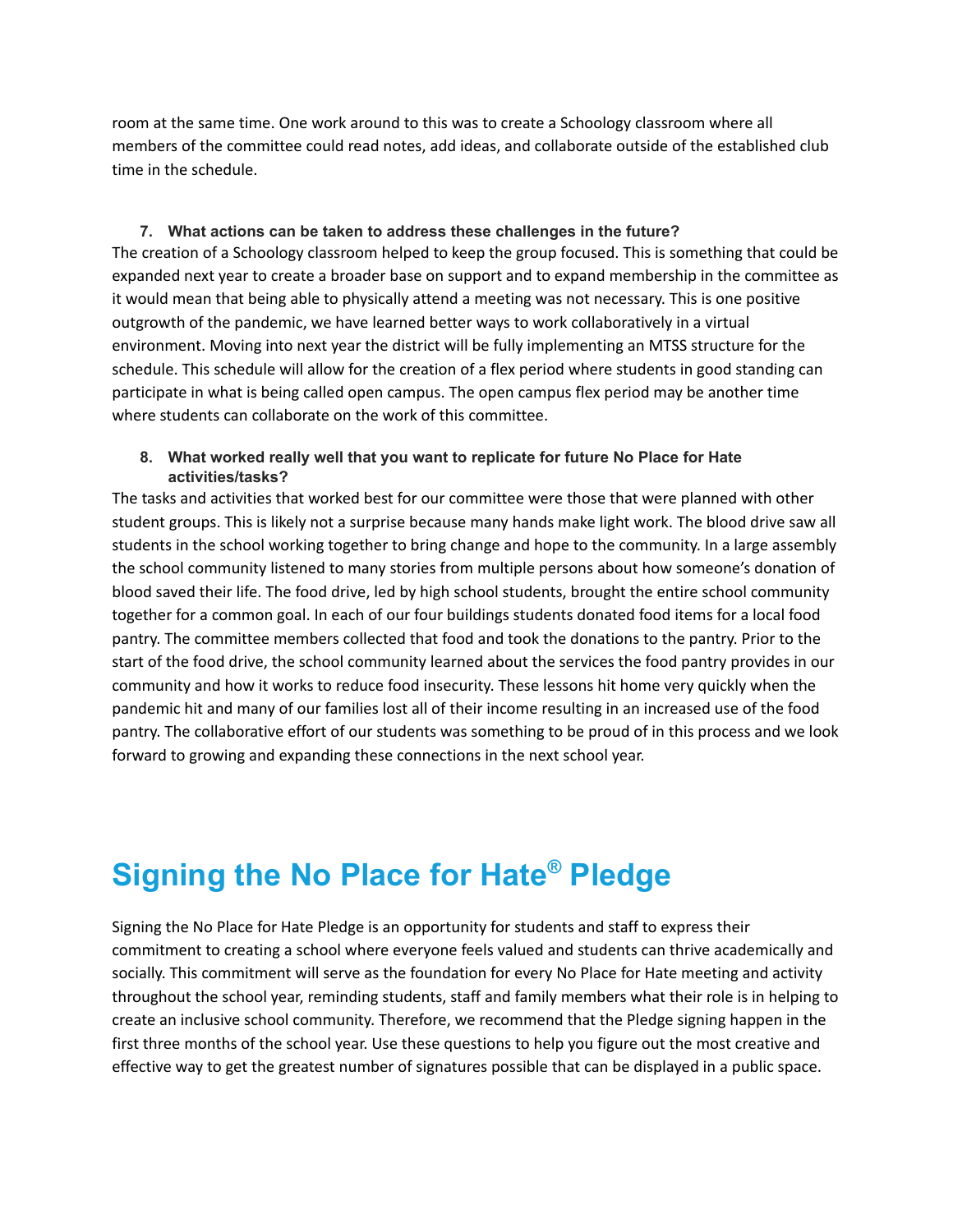#### <span id="page-8-0"></span>**Building the Pledge Signing Team**

**1. Who will be responsible for planning and implementing the school-wide Pledge Signing?** The committee will work together to come up with a creative way to display the pledge in our school and for explaining the tenets of the pledge to the student body. The committee feels it is important that the students be the voice that leads this work and they wish to develop some kind of video that highlights the work of the year and how everything that the school community has done supports the pledge. The students feel like if their classmates understand what it means to be a No Place for Hate school that they will more willingly participate in the signing of the pledge. They want to end the year with the pledge signing so that they can celebrate all of the inclusive activities that have been done throughout the year.

#### <span id="page-8-1"></span>**Getting Creative**

**1. What are some creative ways to sign the pledge (e.g., creating a large banner that features the pledge, etc.)?**

The students would like to make the front hallway of school the focal point of their commitment to being a No Place for Hate school. They feel that it is important that the first thing visitors to the building see is their commitment to these principals. To that end they wish to use the bulletin boards in that hallway to make murals with and around the signed pledge cards.

#### **2. How will you introduce the pledge to students in a way that inspires them to sign the pledge? Staff? Family Members?**

As noted in the first portion of this section, the students want their voices to be the voice of this work. They will be developing a highlight video of the work of the entire student body that supports the ideals of No Place for Hate. Once completed, the video will be shown in homerooms and students will then sign the No Place for Hate pledge cards which will be turned into the hallway murals.

#### <span id="page-8-2"></span>**Logistics**

#### **1. When and where will the pledge-signing take place?**

In order to maximize the committee planned activities as well as the activities and events that occur annually within our school that support the ideals of No Place for Hate, the students believe that the pledge signing should occur to conclude the year. After conversation it was determined that the pledge signing would occur in homeroom at the beginning of May.

#### **2. What materials do you need to make your pledge signing successful?**

Students will need access to the video studio so that they can edit the video they make. Homeroom teachers will need to be supplied with multi-colored index cards or construction paper, scissors and markers so that students can create their pledge card for the mural. To complete the mural committee students will need access to the bulletin boards in the entrance hallway of the building.

#### **Reflections (required for designation)**

**1. What percentage of the student body signed the pledge? Staff? Family members?** And then the pandemic hit and schools were closed….

In reflection, we are disappointed that our students were not able to carry out this culminating project the way that they had planned. We believe it had great potential to celebrate the events and activities of this committee and of the student body as a whole, that showcase our school's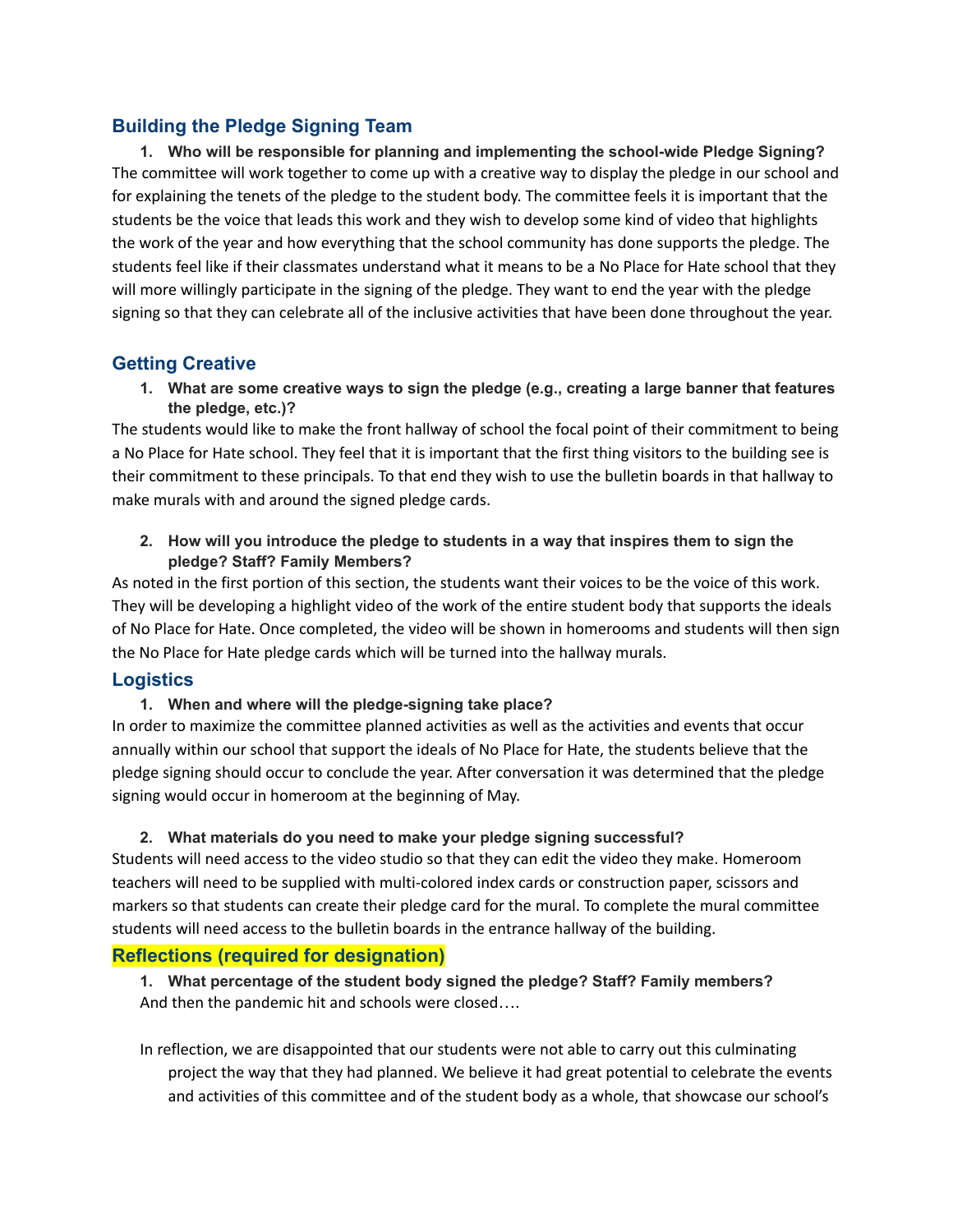commitment to inclusion. As a committee we met with the students and with the administration about what to do with this important event. We wanted to honor the work of our specific committee students and the work of our students as a whole and we did not want to diminish the message of the students or have it reach minimal students because of our virtual status which resulted from the pandemic. We recognize that we could have done something virtually but we were very concerned about losing the buy in of our original committee members and about deprioritizing the message. These conversations were followed by the more recent events on our streets and the very clear voices of our students that we must address more directly the issues brought to the forefront again. With all of those thoughts in mind, we made a decision to circle back to the pledge signing in the fall and to use it as a reaffirmation that we are a place that does not stand for hate. The students will work during their first Blazer Day with our production department teacher to finish up their videos so that they are prepared for the event they had planned to occur as the concluding activity of our Blazer Days. Blazer Days are the first three days of school where all students engage in team building and community building activities that highlight expected culture and climate protocols. These days are also a chance for students to know and understand the opportunities for participation that exist in the school. We believe that using the pledge as a reaffirmation activity supports the intent of Blazer Days and sends a clear message of Daniel Boone being an environment highlighted by the No Place for Hate ideals.

#### **2. What worked well with the planning and implementation of the pledge signing event?**

Students were excited to be the voice of this project and to have the authority to deliver this important message to the school community. They felt like it was going to be received so much better by their peers because it was coming from them. As they spoke about what they would highlight in the video they took pride in their community as they realized the many things that happen to support diversity and inclusion. Their conversations began to include statements like, "I never thought of it that way…" and as they worked through the planning their excitement grew.

#### **3. What challenges, if any, existed when planning and implementing the pledge signing event?**

- Planning was well underway when the pandemic hit. At that point, the entire teaching and learning environment shifted. Students, while technology savvy, began to have to interface with each other and their teachers very differently and simply getting the required school work done became the focus of everyone's work and days. Having schools close for the entire remainder of the school year meant that student work and ideas would either have to be compromised to check a box or recrafted to form a positive experience from which to grow. All of the members of the committee are underclassmen and so they will be back in the Fall to put their plan into action and they are excited to do so. Taking away that opportunity from them felt hasty and short sighted. In the end the students have expressed gratitude that the adults heard their concerns and are willing to use the pledge signing as a reboot and reaffirmation.
- **4. What might you do differently the next time you plan a pledge signing event?**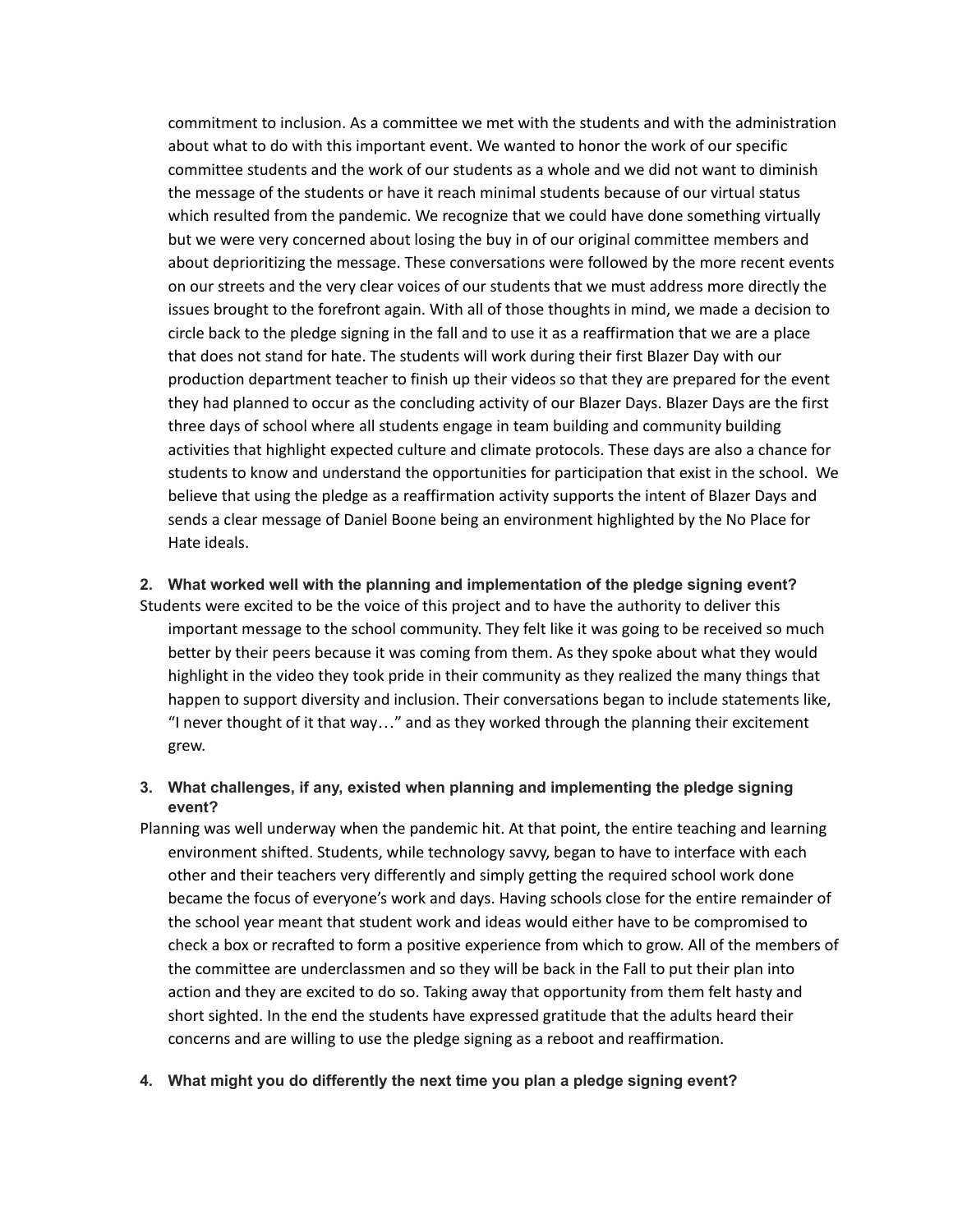They say hindsight is 20/20 and our committee certainly felt that this year. Obviously, moving forward we have learned that having the pledge signing at the beginning of the year seems ideal. We have also learned that even our best plans can be swept out from under us at a moment's notice. These reflections lead us to believe that the signing of the pledge fits perfectly into our Blazer Days school year kick off and together with our students we will ensure that it becomes a lasting part of this very important part of our school-year kick off.

# <span id="page-10-0"></span>**Activity Development and Implementation**

No Place for Hate activities are the drivers of change. Whether you choose to use activities that your school has implemented in the past or decide to create new activities, the whole school should be impacted and have an opportunity to engage in discussion around the topic(s) covered by the activity. See page 9 of the Handbook for a complete list of activity guidelines.

Below is a series of questions to help guide you through the activity development and implementation process. Please refer to page 11-17 of the No Place for Hate ® Coordinator Handbook and Resource Guide for some considerations when developing your school's No Place for Hate activities. You will also find sample activities beginning on page 18 of the handbook.

### <span id="page-10-1"></span>**Activity 1**

#### <span id="page-10-2"></span>**Team**

**1. Who on your committee is responsible for planning and implementing Activity 1?** The whole No Place for Hate committee in support of and from our Art Teacher who is responsible for the communication between the school and the blood drive contact.

#### <span id="page-10-3"></span>**Description**

**1. What is the name of the activity?** Angela Hohl Blood Drive

**2. When will you implement the activity?** December 17, 2019

**3. What are the learning objectives of this activity (e.g., to provide students with tools to address bullying behavior when they see it, to increase awareness around the issue of xenophobia and how it shows up in our school, etc.)?**

This activity provides a learning opportunity around the history of blood donation and the receipt of blood by minority members of our community. Along with this learning students have the opportunity to hear first hand stories from members of the community about how a donation of blood saved their life or the life of someone important to them. Students have a chance to learn about diseases that require the transfusion of blood such as sickle cell anemia and how donations from one community can help another community. Recognizing the historical challenges associated with blood donation and transfusion and the modern day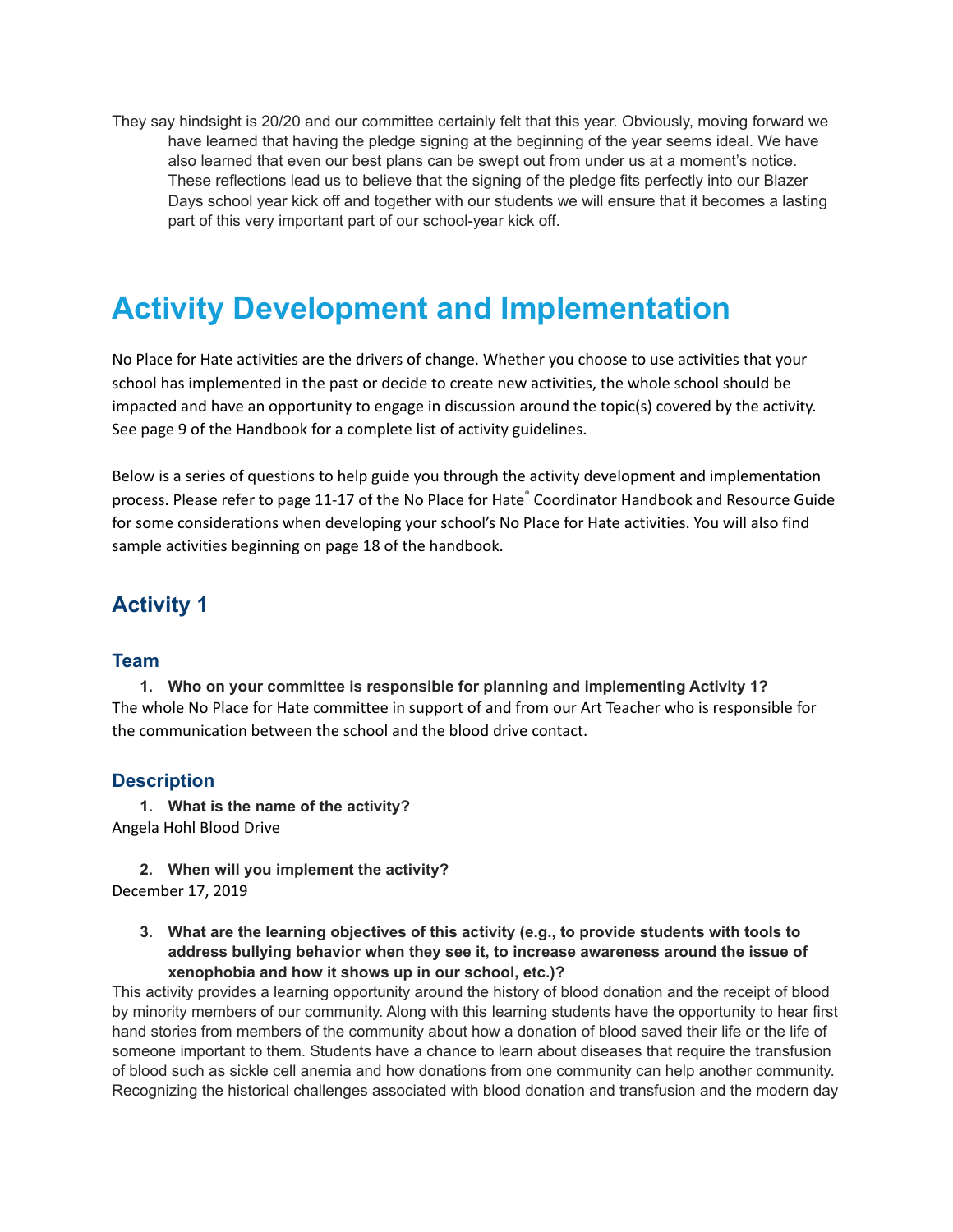ways that donated blood can save multiple lives raises our students' awareness of the need for all communities to work together to raise awareness, create change and do good for all.

#### **4. How will you achieve these learning objectives?**

Students will have the opportunity to hear speakers during assemblies. There will be mini lessons during homeroom about the history of blood donation and transfusion. Other mini-lessons will include information about blood borne diseases and how transfusions save lives. Posters with facts about blood donation will be posted around the building and informational flyers will be available to students.

#### **5. Will the activity** (check all that apply)**:**

- X Address school-based issues?
- X Have a school-wide impact?
- X Focus on inclusivity and community?
- X Promote respect for individual and group differences?
- X Involve students in the planning and implementation?
- X Involve active learning?
- X Involve student discussion?

**6. How can you turn any unchecked box in question five to a checked box?** There were no unchecked boxes.

#### <span id="page-11-0"></span>**Logistics**

**1. What resources do you need to implement this activity (e.g., videos, books, speakers, etc.)?**

Video, fun props, music/speakers, posters

**2. What are the specific tasks that need to be completed in order to implement this activity?** Coordinating with Miller Keystone, putting up posters around the school and around the community, videoing students and staff for the blood drive video, compiling those videos, planning the assembly.

#### **3. What is the timeline for completing these tasks?**

Need to set a date with Miller Keystone in the beginning of the year. Once we have the date, create posters and put them up around the school. The videoing and planning for the assembly should be done by the end of November. The assembly will occur the week prior to the blood drive.

#### **4. What permissions/support do you need to make this activity a reality (e.g., teacher buy-in, principal support, etc.)? How will you get this permission/support?**

We need support from our principal so we can have an assembly and pull some students out of class to create the video. We need teachers to buy-in and help us engage the students during the assembly.

#### **Reflections (required for designation)**

- **1. What is the name of the activity?** Blood Drive
- **2. When was the activity implemented?**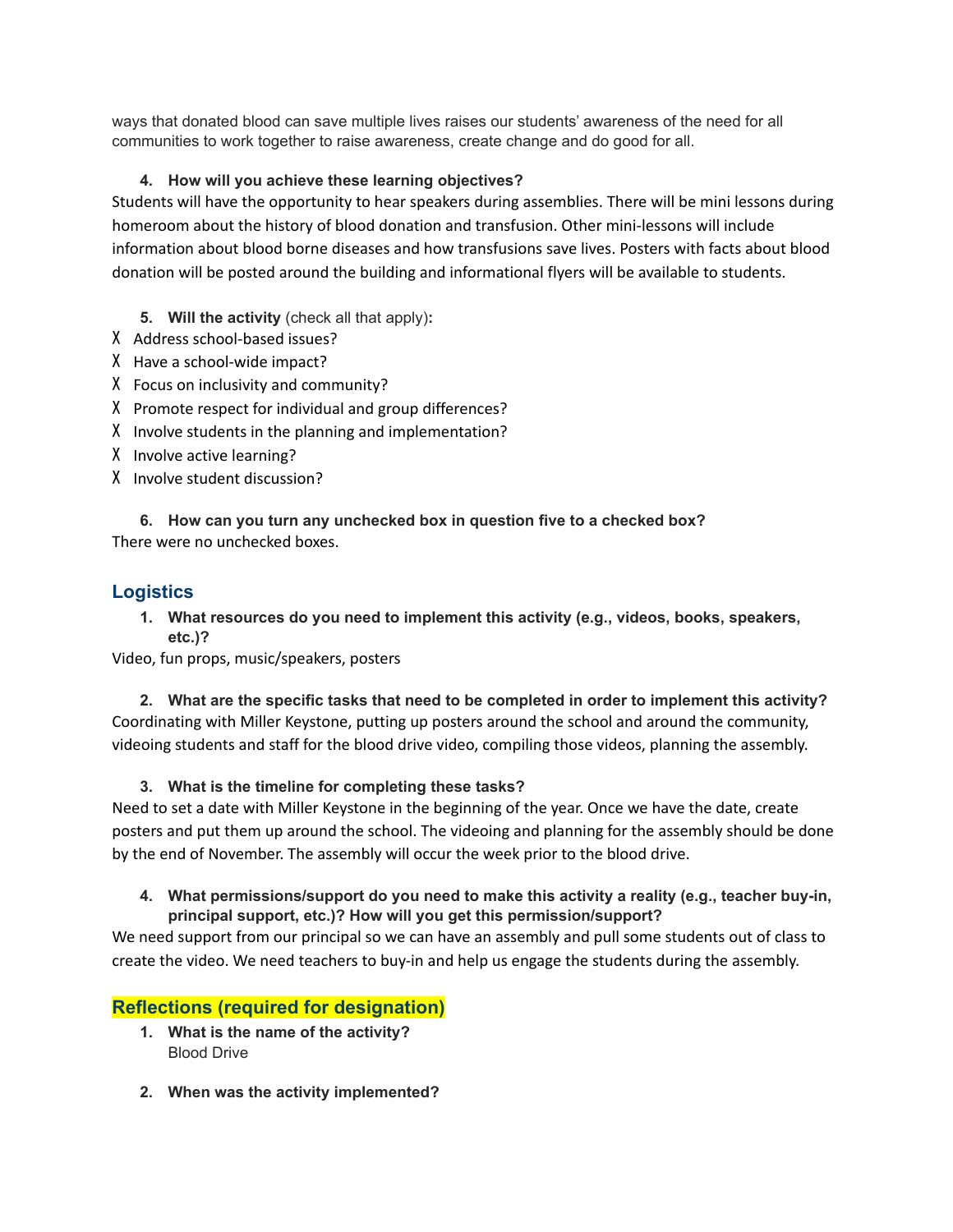#### December 2019

#### **3. What were the goals/learning objectives of this activity?**

Students will put aside their differences to acknowledge the importance of donating blood to help those in need.

#### **4. Did this activity meet the learning objectives? Why or why not?**

Yes it united our students to work towards a common goal and raised their awareness of the importance of donating blood to help the larger community to be healthy.

#### **5. Please indicate with a yes or no whether the activity met the following criteria (for any "no," please explain why):**

Address school-based issues? Yes Have a school-wide impact? Yes Focus on inclusivity and community? Yes Promote respect for individual and group differences? Yes Involve students in the planning and implementation? Yes Involve active learning? Yes Involve student discussion? Yes

#### **6. Would you do this activity again? Why or why not?** Yes, it was a great way to bring the whole school, students and staff, together for a single cause.

#### **7. What changes would you make to this activity in the future, if any?**

The event went smoothly so I wouldn't change anything in the future. However, it is important to keep the same attention to detail mindset. If possible it might be interesting to bring in a person who was subject to the racial inequity of blood transfusion to share their story. This direct and personal message coupled with perhaps an explanation by one of our science teachers can help bring home the point that working together in community should always be about what we can do together not what we perceive drives us apart. This would also be a way to highlight the importance of grounding our thoughts, attitudes and perceptions in quantifiable ways not just in what we think or believe.

# <span id="page-12-0"></span>**Activity 2**

#### <span id="page-12-1"></span>**Team**

**1. Who on your committee is responsible for planning and implementing Activity 2?** The whole committee in support of and in collaboration with student government.

#### <span id="page-12-2"></span>**Description**

**1. What is the name of the activity?** Food Drive

**2. When will you implement the activity?**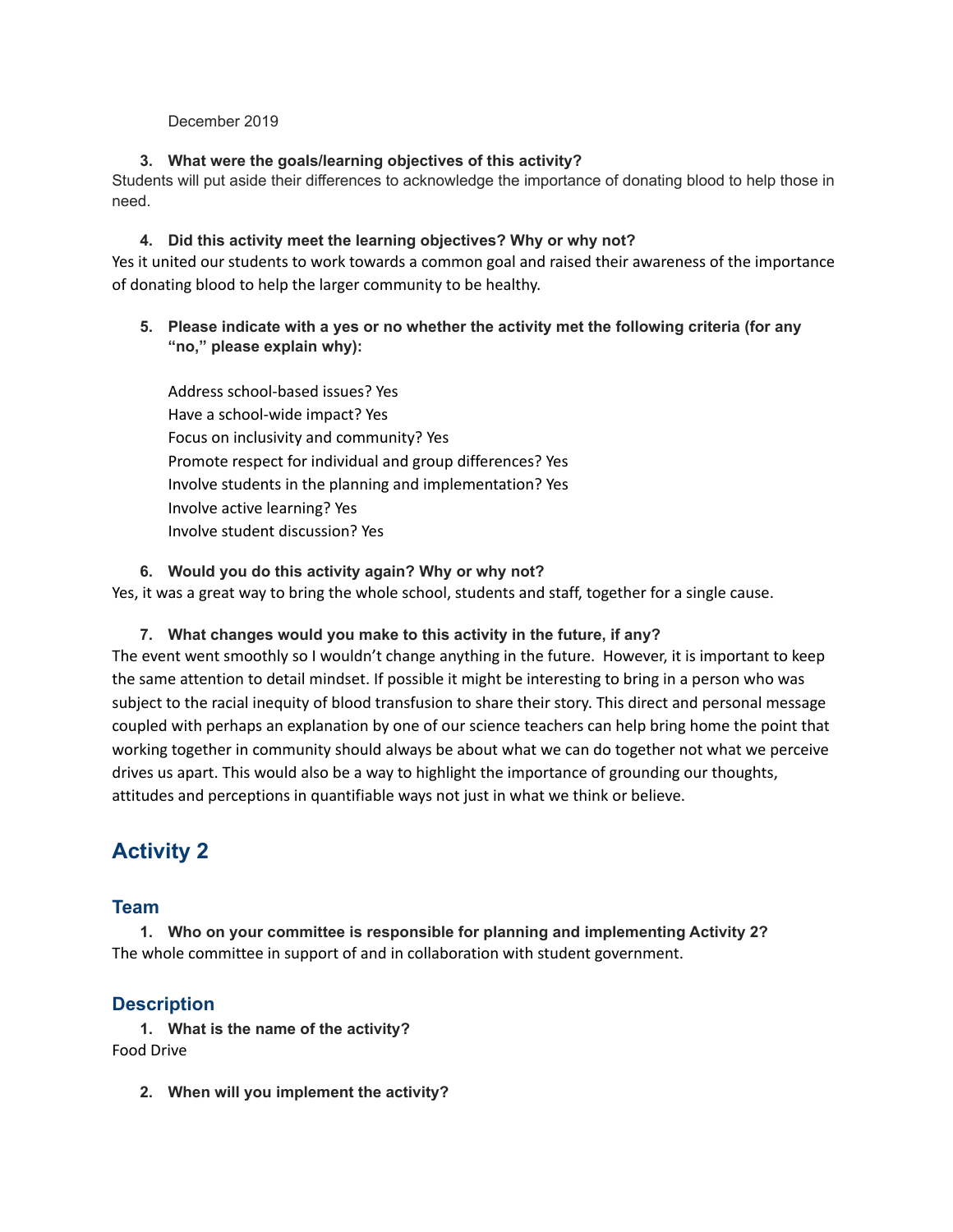#### February to March, 2020

**3. What are the learning objectives of this activity (e.g., to provide students with tools to address bullying behavior when they see it, to increase awareness around the issue of xenophobia and how it shows up in our school, etc.)?**

Our district has a socio-economic diversity that often drives a wedge between members of our community. The food drive is a way for all of our students to work together to support the local issue of food insecurity but more importantly it is an opportunity for our students to more fully understand why members of the community may need to rely on a food pantry. Knowing and understanding this can help build empathy in our school community and helps to reduce the stigmas associated with socio-economic standing.

#### **4. How will you achieve these learning objectives?**

Students will have the chance to learn from the coordinator of the food pantry about its importance in the community, how it works and who it serves. Further, students will have a chance to take their learning and share it with others across the district as this event is led by high school students but takes place in all of our buildings. BEing able to go to the other buildings and share what they learned gives our student leaders the chance to be the voice of changed opinion and action in the district. In addition to their personal appearances at each of the schools in the district, the students will make posters for distribution to the other buildings and they will construct reminders about the drive for the district's social media accounts.

- **5. Will the activity** (check all that apply):
- X Address school-based issues?
- X Have a school-wide impact?
- X Focus on inclusivity and community?
- X Promote respect for individual and group differences?
- X Involve students in the planning and implementation?
- X Involve active learning?
- X Involve student discussion?

**6. How can you turn any unchecked box in question five to a checked box?** There are no unchecked boxes.

#### <span id="page-13-0"></span>**Logistics**

**1. What resources do you need to implement this activity (e.g., videos, books, speakers, etc.)?**

Boxes to collect food, posters to put up around the school, car or van to deliver food

**2. What are the specific tasks that need to be completed in order to implement this activity?** We need to get in touch with the local food bank and find out what food items they need. We need to put up posters and make the school aware of the food drive. We need to post what food items are accepted and what are not. We need students to go around either during a study hall or at the end of the day to collect food boxes.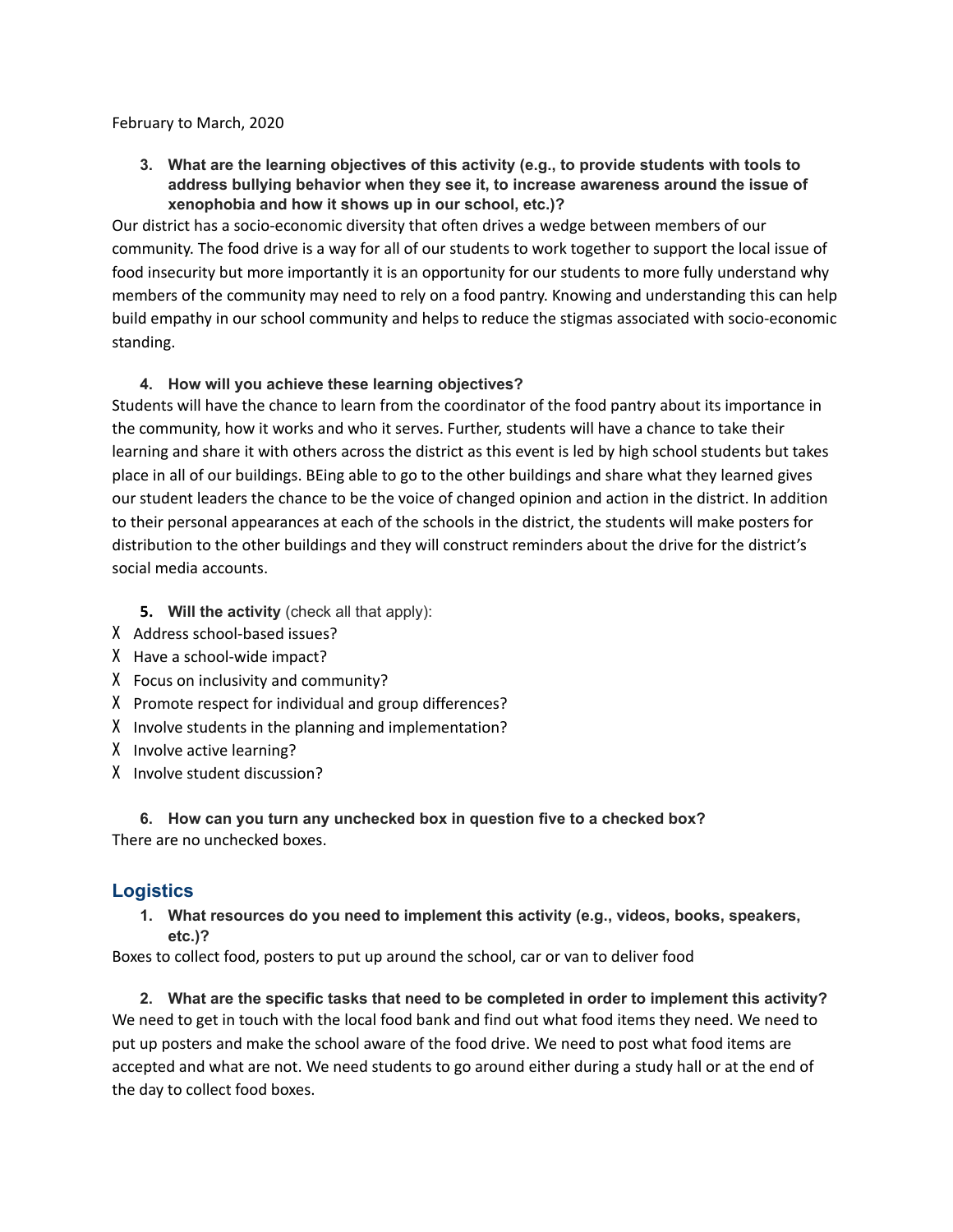#### **3. What is the timeline for completing these tasks?**

Contacting the local food bank should occur early January. Putting up posters and making the school aware should occur in the middle of February. The collection should occur for 2-3 weeks in March depending on the results.

#### **4. What permissions/support do you need to make this activity a reality (e.g., teacher buy-in, principal support, etc.)? How will you get this permission/support?**

We need teachers to buy-in because they are the ones seeing/talking to the students every day and can help make this a success by promoting the food drive. We need support from our principal because we will have students collecting food boxes during the school day. Students will also need permission slips to be able to share their story of the food pantry in the other buildings.

#### <span id="page-14-0"></span>**Reflections (required for designation)**

- **1. What is the name of the activity?** Food Drive
- **2. When was the activity implemented?** February - March 2020

#### **3. What were the goals/learning objectives of this activity?**

We will run a school-wide food drive to donate to our local food bank. This activity will help disperse food to those in need in our community.

#### **4. Did this activity meet the learning objectives? Why or why not?**

Yes, students were actively involved in the food drive. We had many students donate food to those in their community who are in need. As we were concluding this activity, schools were closed for the pandemic and quickly thereafter the food insecurity issues of our community became more intense. The food pantry was particularly grateful for the work of our students as what was collected throughout the district provided a much needed boost to the inventory of the food pantry. Further reflection notes that this is likely an activity we should repeat very close to the beginning of the year to support the restocking of the food pantry as it provides weekend meals for many of our families during the school year.

#### **5. Please indicate with a yes or no whether the activity met the following criteria (for any "no," please explain why):**

Address school-based issues? Yes Have a school-wide impact? Yes Focus on inclusivity and community? Yes Promote respect for individual and group differences? Yes Involve students in the planning and implementation? Yes Involve active learning? Yes Involve student discussion? Yes

#### **6. Would you do this activity again? Why or why not?**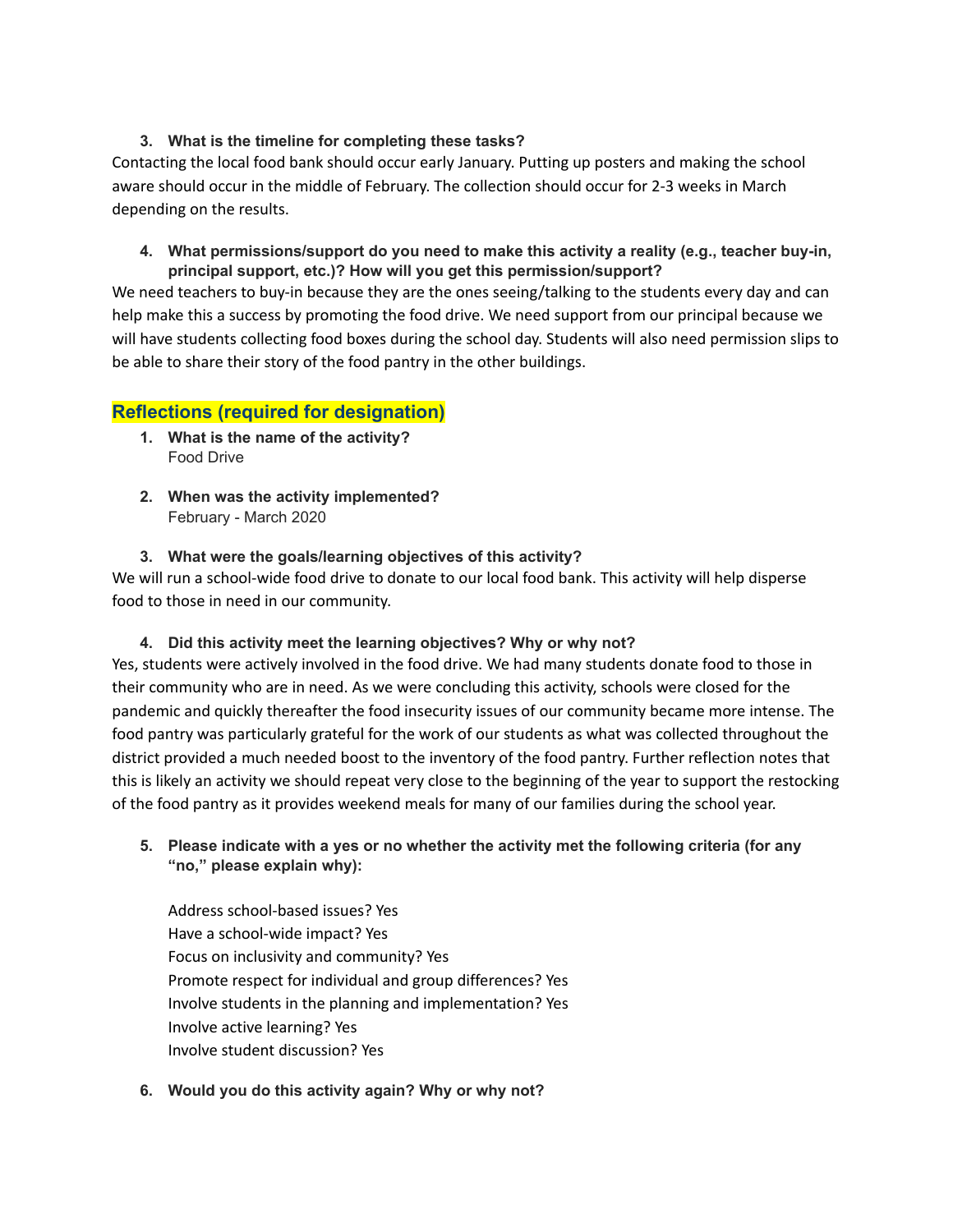Yes this activity was a great way for our students to get involved and help out their community. Given the lasting impact of the pandemic it would be a great activity to kick off the year across the district to support the restocking of the pantry.

**7. What changes would you make to this activity in the future, if any?** Have more students involved in the collection process. Make bigger posters to put in each classroom. Return more frequently to the reasons why the food pantry matters as a place that provides for our community and helps to ensure equitable access to life sustaining items.

**Activity 3 Please complete the Team, Description and Logistics section for designation if the activity will be held after April 1. PLEASE NOTE: Please complete the Reflections section after the activity is implemented as proof of completion. ADL reserves the right to revoke No Place for Hate designation status if you do not complete this section.**

#### <span id="page-15-1"></span><span id="page-15-0"></span>**Team**

**1. Who on your committee is responsible for planning and implementing Activity 3?** The entire committee was responsible for the planning and implementation of this activity.

#### **Description**

**1. What is the name of the activity?**

Empathy Presentation

**2. When will you implement the activity?**

End of September/Early October

**3. What are the learning objectives of this activity (e.g., to provide students with tools to address bullying behavior when they see it, to increase awareness around the issue of xenophobia and how it shows up in our school, etc.)?**

To teach our students about empathy and encourage them to apply it in their everyday lives.

**4. How will you achieve these learning objectives?**

We will train a small group of students about empathy. They will then train other students through presentations in homeroom.

#### **5. Will the activity** (check all that apply)**:**

- X Address school-based issues?
- X Have a school-wide impact?
- X Focus on inclusivity and community?
- X Promote respect for individual and group differences?
- X Involve students in the planning and implementation?
- X Involve active learning?
- X Involve student discussion?

**6. How can you turn any unchecked box in question five to a checked box?** There are no unchecked boxes.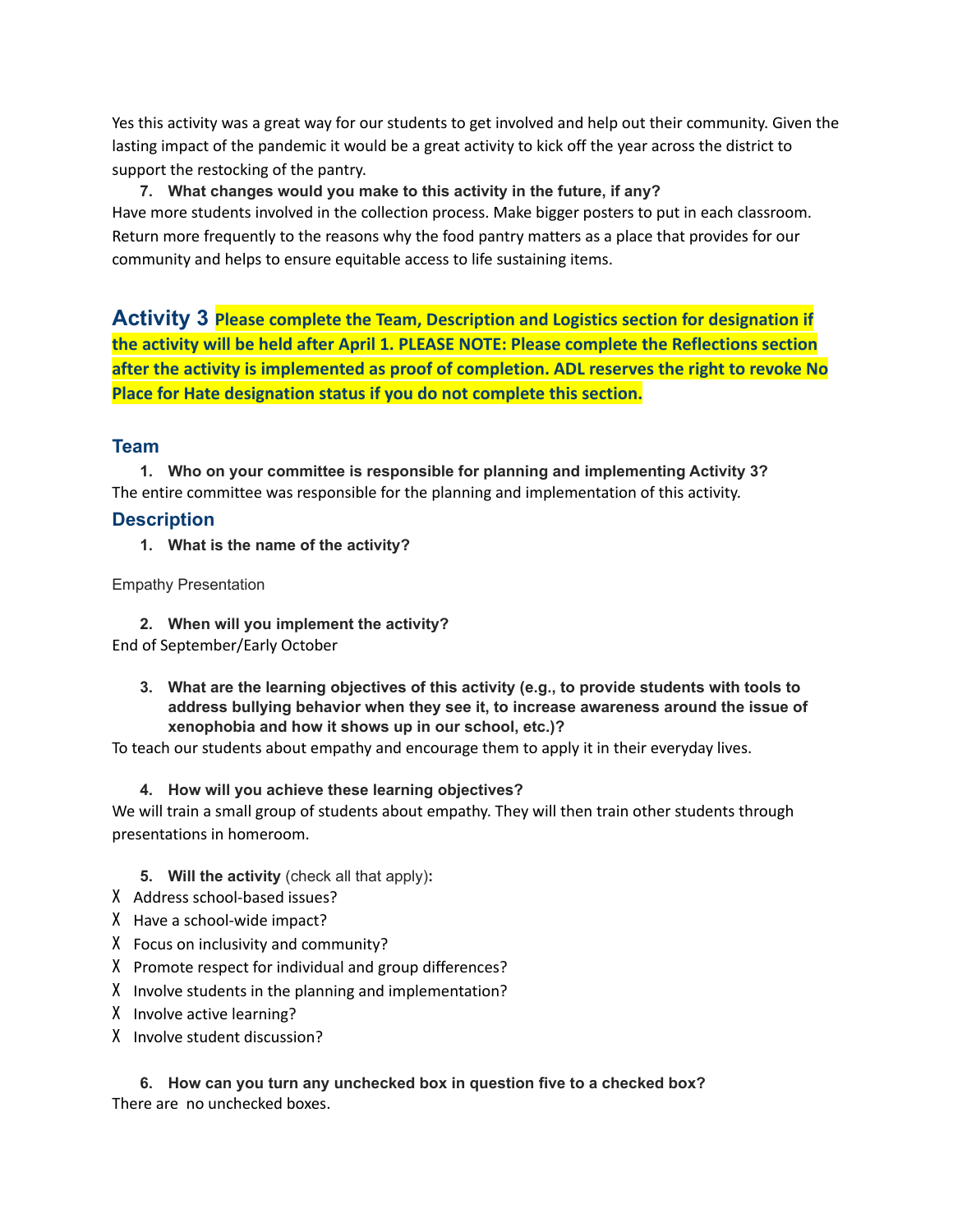#### <span id="page-16-0"></span>**Logistics**

**1. What resources do you need to implement this activity (e.g., videos, books, speakers, etc.)?**

A presentation on empathy, youtube videos about empathy, iPad for the interactive portion of the presentation

**2. What are the specific tasks that need to be completed in order to implement this activity?** We need to train the small group of students on empathy. We need to create a presentation for them to use while training other students. We need to assign our students to specific homerooms and select a day for them to go.

#### **3. What is the timeline for completing these tasks?**

We will train our small group of students during the first or second week of school. The presentation will be created at that time as well. They will go into the homerooms by the end of September.

#### **4. What permissions/support do you need to make this activity a reality (e.g., teacher buy-in, principal support, etc.)? How will you get this permission/support?**

<span id="page-16-1"></span>We need teachers to support the students giving the presentation in their homeroom.

#### **Reflections (required for designation if activity is completed by April 1st)**

- **1. What is the name of the activity?** Empathy Presentation
- **2. When was the activity implemented?** Late September/ Early October

#### **3. What were the goals/learning objectives of this activity?**

To teach our students about empathy and encourage them to apply it in their everyday lives.

#### **4. Did this activity meet the learning objectives? Why or why not?**

Yes it did, our students learned about empathy and how to incorporate it into their everyday lives.

**5. Please indicate with a yes or no whether the activity met the following criteria (for any "no," please explain why):**

Address school-based issues? Yes Have a school-wide impact? Yes Focus on inclusivity and community? Yes Promote respect for individual and group differences? Yes Involve students in the planning and implementation? Yes Involve active learning? Yes Involve student discussion? Yes

**6. Would you do this activity again? Why or why not?**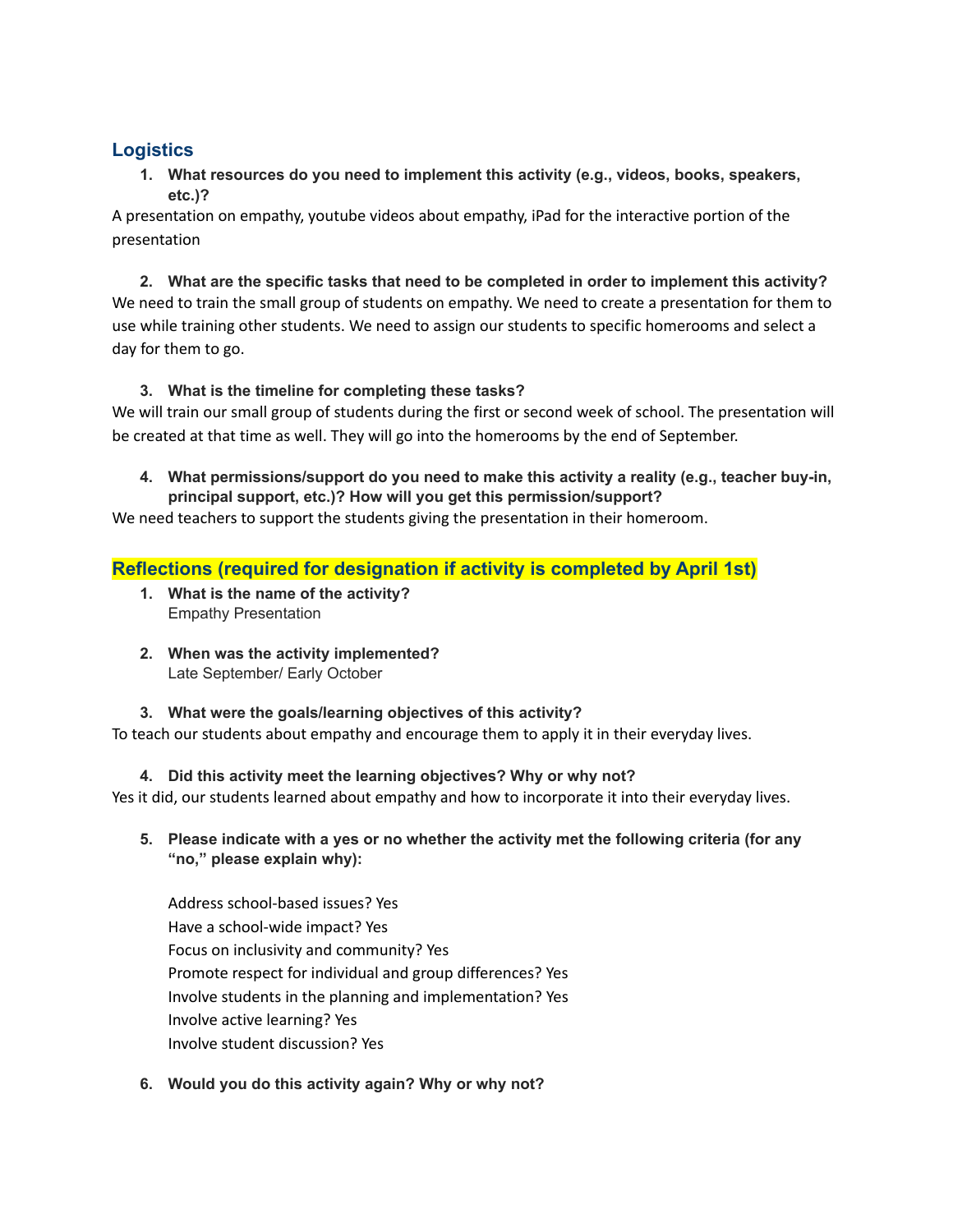Yes, empathy is a vital lesson to teach our students. This activity was student-run which gave them a sense of ownership.

## **7. What changes would you make to this activity in the future, if any?**

Train more students in the small group in case some are absent the day of the presentation.

# <span id="page-17-0"></span>**Additional Activities (optional)**

#### <span id="page-17-1"></span>**Team**

**1. Who on your committee is responsible for planning and implementing this activity?**

#### <span id="page-17-2"></span>**Description**

- **1. What is the name of the activity?**
- **2. When will you implement the activity?**
- **3. What are the learning objectives of this activity (e.g., to provide students with tools to address bullying behavior when they see it, to increase awareness around the issue of xenophobia and how it shows up in our school, etc.)?**
- **4. How will you achieve these learning objectives?**
- **5. Will the activity** (check all that apply)**:**
- $\Box$  Address school-based issues?
- $\Box$  Have a school-wide impact?
- $\Box$  Focus on inclusivity and community?
- $\Box$  Promote respect for individual and group differences?
- $\Box$  Involve students in the planning and implementation?
- $\Box$  Involve active learning?
- $\Box$  Involve student discussion?
	- **6. How can you turn any unchecked box in question five to a checked box?**

#### <span id="page-17-3"></span>**Logistics**

**1. What resources do you need to implement this activity (e.g., videos, books, speakers, etc.)?**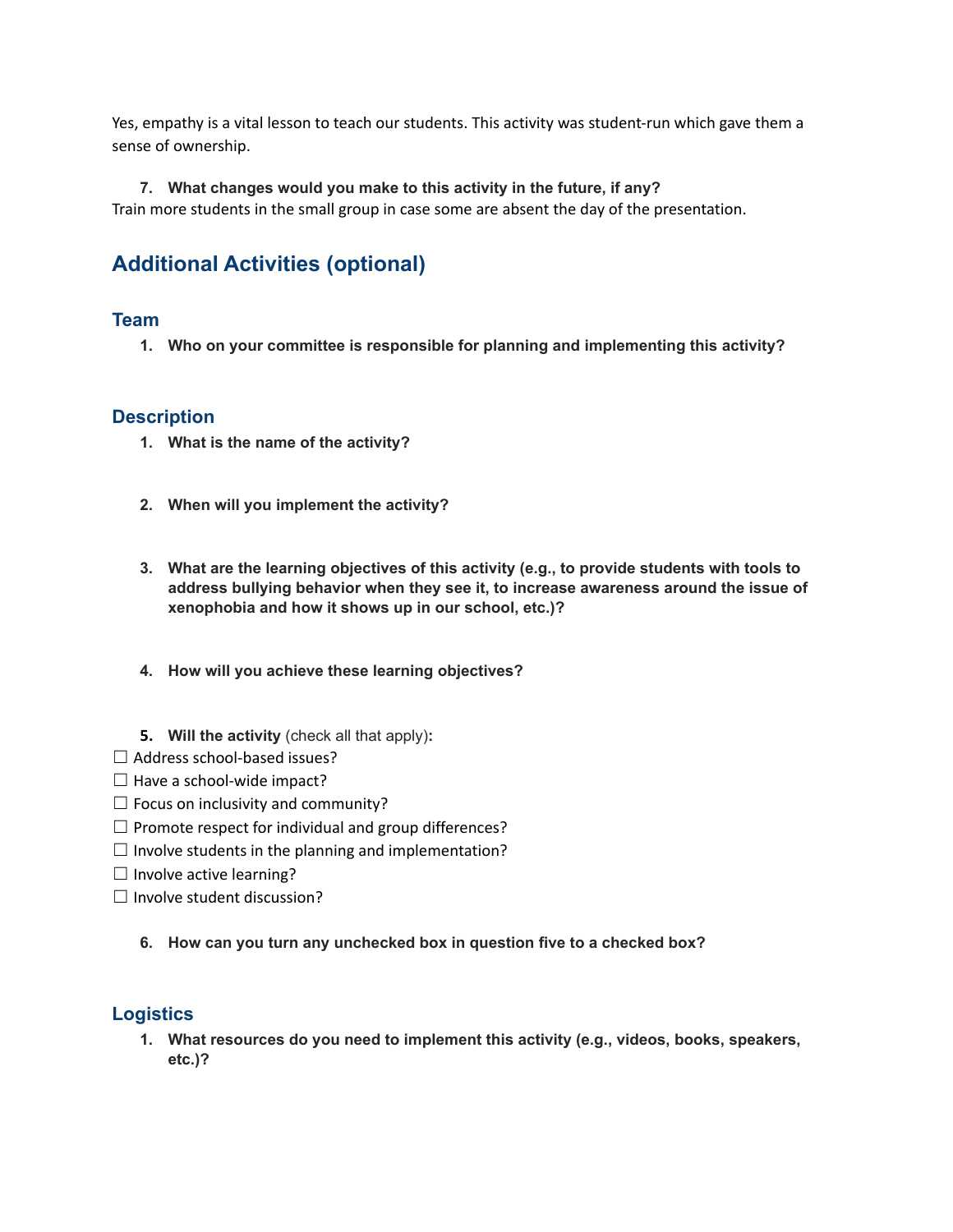- **2. What are the specific tasks that need to be completed in order to implement this activity?**
- **3. What is the timeline for completing these tasks?**
- **4. What permissions/support do you need to make this activity a reality (e.g., teacher buy-in, principal support, etc.)? How will you get this permission/support?**

#### <span id="page-18-0"></span>**Reflections**

- **1. What is the name of the activity?**
- **2. When was the activity implemented?**
- **3. What were the goals/learning objectives of this activity?**
- **4. Did this activity meet the learning objectives? Why or why not?**
- **5. Please indicate with a yes or no whether the activity met the following criteria (for any "no," please explain why):**

Address school-based issues? Have a school-wide impact? Focus on inclusivity and community? Promote respect for individual and group differences? Involve students in the planning and implementation? Involve active learning? Involve student discussion?

- **6. Would you do this activity again? Why or why not?**
- **7. What changes would you make to this activity in the future, if any?**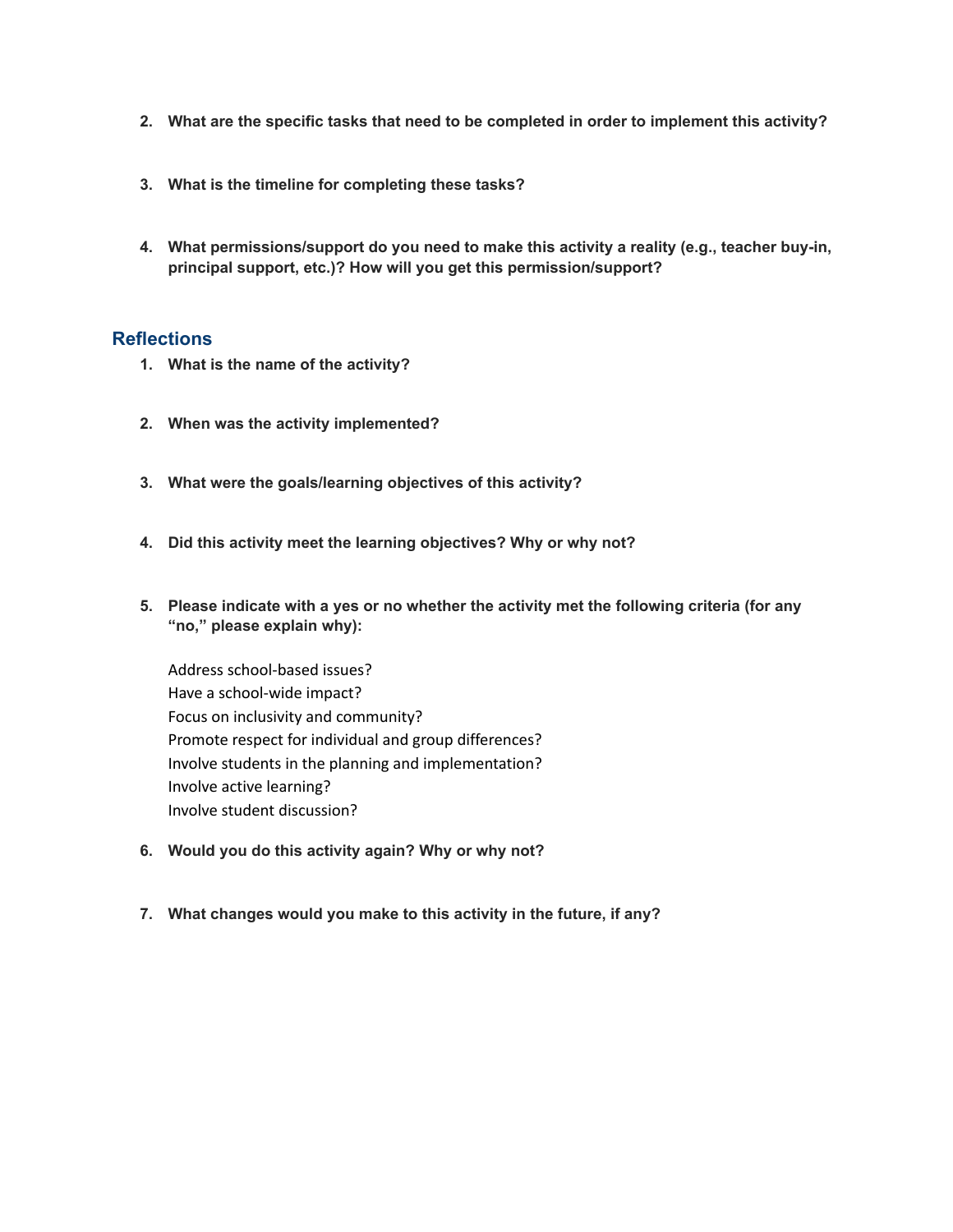# <span id="page-19-0"></span>**Assessments**

### <span id="page-19-1"></span>**School Climate Survey**

Use the questions below to help you analyze your school climate data for inspiration to develop and implement your No Place for Hate activities.

- **1. What surprised you the most when going through the school climate data?** When you walk through our hallways and observe student participation in activities it seems as if there is a broad base of involvement across all student groups yet, when you review the data there are students who are feeling unheard and as if they don't have a place in our community.
- **2. What priorities, if any, became apparent after reading the results of the school climate survey?**

It became apparent that we need to find a way to better hear the voices of our students and that we need to look beyond what they are involved in to determine who isn't involved and why. After this type of reflection and consideration it will be more possible to create a fully inclusive environment. This work will involve heavy lifting and challenging conversations in a community that is not always ready for those kinds of direct conversations. It will need to be led from a point of finding common understanding rather than creating overt conflict.

**3. What are some initial ideas on how to address the pressing issues identified in the climate survey results?**

The building principal is beginning to consider ways to better hear the voices of all student groups. Additionally, students are afforded opportunities to create and grow clubs and activities that can grow the school's culture and climate to be more inclusive. The No Place for Hate work has been another starting point for these conversations.

**4. How will you turn these ideas into reality? What support and resources do you need?** We will continue to need the support of central administration and the board of school directors especially as the conversations become more challenging. The district has made a commitment to the ideals of No Place for Hate so we anticipate that this support will be forthcoming.

### <span id="page-19-2"></span>**Assessing Yourself and Your School**

In addition to forming a committee, signing the pledge and completing at least three activities that impact the entire student body, ADL recommends that you and members of your staff/administration complete the assessment found on pages 30 and 31 of the Coordinator Handbook and Resource Guide. This assessment will help you identify personal areas of growth as well as any schoolwide systems that may be contributing to a less inclusive learning environment. Once you complete the assessment, use the questions below to help you identify one or two things that you and your school can focus on to create a more inclusive space for learning.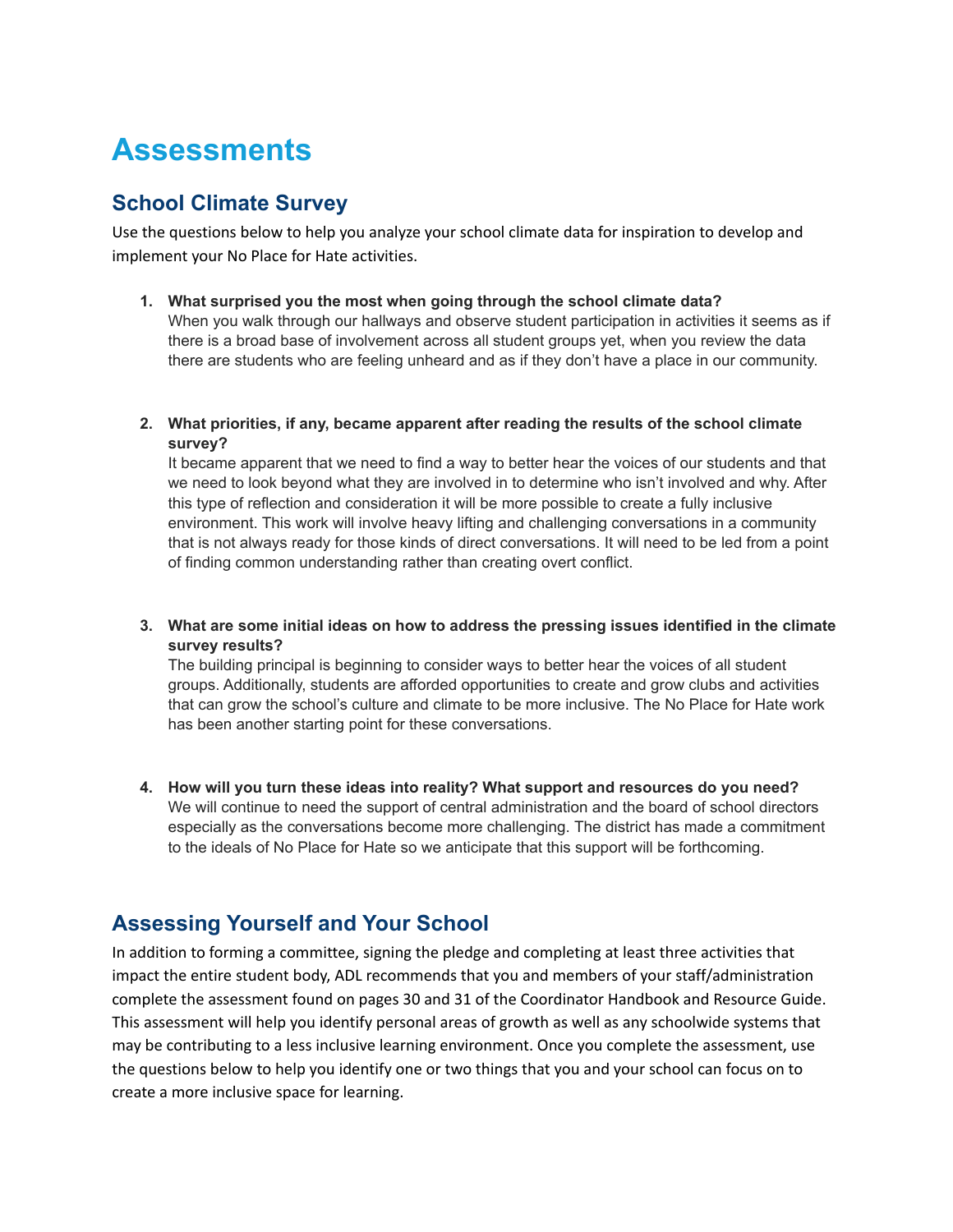#### <span id="page-20-0"></span>**Personal Assessment**

**1. What are some personal areas of growth, if any, that were identified after completing the assessment?**

As coordinators of the program we recognize that one area of growth is that we need to give this work priority and its own focus. In looking to work collaboratively, we weren't always able to deliver as clear a message as we wanted to about the impact of bias in our lives.

**2. What is one goal you would like to focus on based on the results of the assessment?** We would like to focus on controlling our own biases better and at being more aware of how they impact our words, actions and responses to situations.

#### **3. What action(s) will you commit to in order to achieve this goal?**

We will commit to working diligently to see issues and situations from a variety of perspectives. Taking the time to consider other points of view will help us to respond in a less biased way to challenging situations.

#### **4. How will you define and measure "success" related to this goal?**

Success in this case will require on-going self reflection. Taking the time to reflect and consider our responses and seeing, hopefully, a change in how we approach challenging situations with students and parents resulting in less conflict will be a measure of success.

#### **5. What is the timeline in achieving this goal?**

Achieving this goal will require diligence on an on-going basis. Reflecting year over year we would hope to see continual growth in ourselves in this area. We don't believe it is something that is "fixed" but rather it is something we must continually work on.

#### **6. How will you hold yourself accountable to this goal?**

Keeping a journal would be a way to hold ourselves accountable for this kind of reflective thinking. A journal would also make it easier to see where we have grown in this work and where we can still make changes.

#### **7. What support/resources do you need to achieve this goal?**

An accountability partner would be helpful in this setting. Working together we can commit to helping the other see different perspectives on challenging situations and we can process through them together.

#### <span id="page-20-1"></span>**School Assessment**

#### **1. What are some areas of growth, if any, that were identified after completing the assessment?**

We need to continue to make projects directly connected to our school and community. We must work together to unite our community and provide new opportunities to be successful.